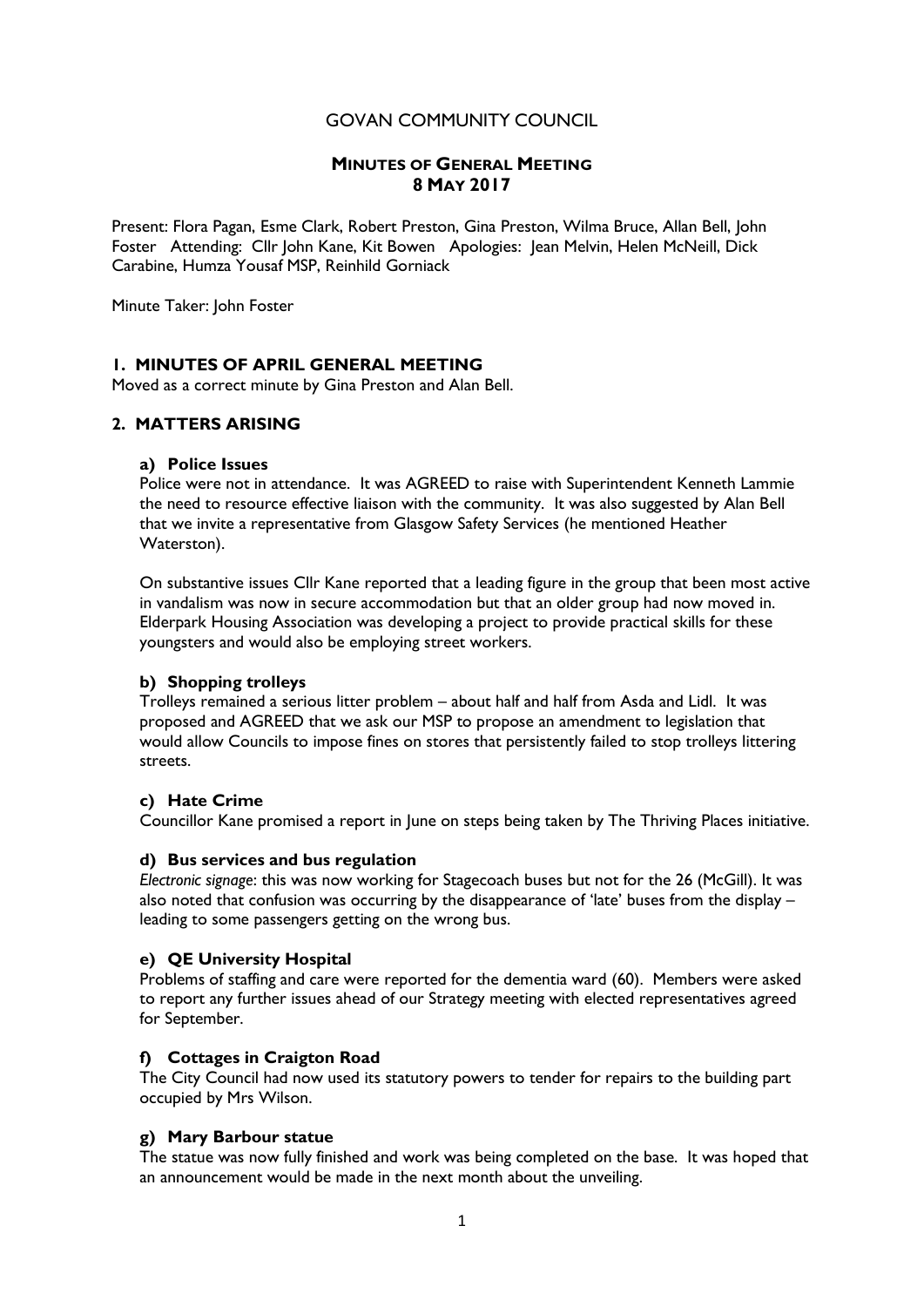## h) Potholes: the need for full resurfacing

The potholes in Harmony Row had been partly filled in but the condition remained very poor.

#### i) Development of the graving dock site

A response had been received from Harry O'Donnell of New City Vision. This was that there was no obstacle on their side to the inclusion of affordable socially rented housing as long as the City Council was willing to provide funding. A copy of the letter will be supplied to Cllr Kane. It was also noted that the site was heavily contaminated (asbestos principally) and decontamination would cost approximately  $£20m -$  and currently the site was subject to some degree of vandalism and misuse. The Council were currently in discussion with the Scottish Maritime Museum.

#### j) Elder Park railings

The missing railings had been replaced.

#### k) Dog Fouling

A letter would go to both Housing Associations and the Glasgow Safety Services asking that a concentrated campaign be organised – involving both publicity and enforcement – similar to that initiated in 2014.

#### l) Educational project for children and young people: 'The Govanite'

A cheque for £70 had been sent and the prizes presented.

#### m) Type 26 and 31 Frigates: Question in Parliament on MoD orders

Robert Preston reported that steel was being cut. This was for the first of the Offshore Patrol vessels not the Type 26. It was AGREED to invite Chris Jones from BAE to our June meeting.

#### n) Lyceum building

No further report.

### o) Development of Govan Townscape

Our Secretary would be attending the next meeting of CGAP and report to the next meeting. The new pathway from Water Row to the Church would be officially opened on 7 July.

#### p) Youth Disorder

It was hoped that Chris Stephens would be able to bring the Commons All-Party Youth Violence Commission to Govan to focus attention on local problems. Meantime it was agreed to ask the Police and Trading Standards to investigate the sale of alcohol to underage children (Allan Bell).

#### q) Closure of Royal Bank branch at Govan Cross

An announcement had been made of the date: 3 October. It was agreed that a letter be written to the Royal Bank protesting at the closure: problems presented to the elderly and those without cars.

#### r) Govan Ferry

The Ferry would be operating from 23 June.

#### s) Asylum case

No further report. The Chair would attempt to visit.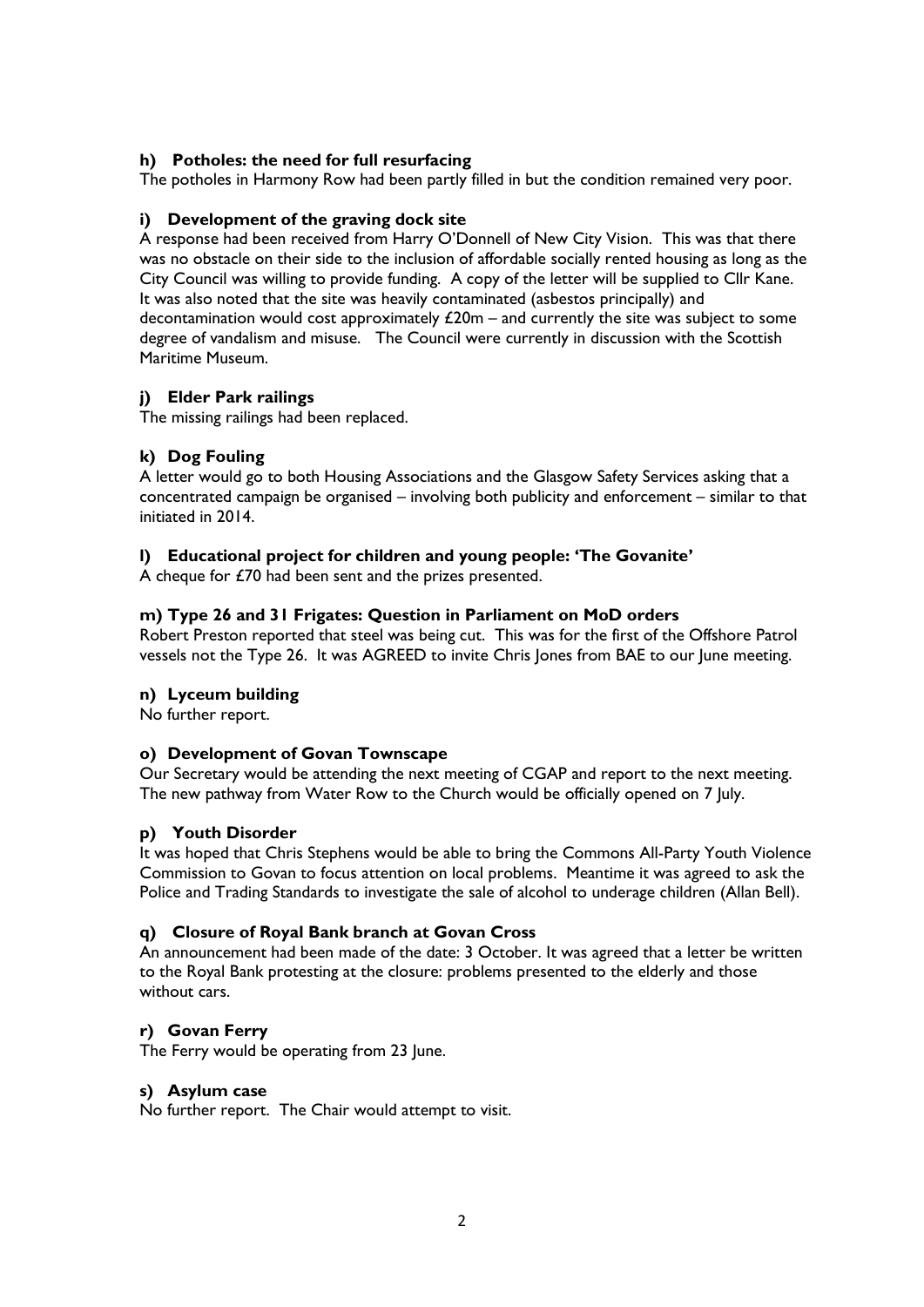## t) Tea in the Pot

Some temporary funding had been identified. Cllr Kane was talking to Jobs and Business, Glasgow.

#### u) Boxing Club

Cllr Kane was helping to investigate possible venues

#### 3. KIT BOWEN: PROJECT ON THE DEVELOPMENT OF GOVAN'S PUBLIC SPACE

Kit Bowen spoke briefly on his final year architectural project at Edinburgh University about the development potentials of Govan's physical and historical environment in relation to the Clyde and particularly its dockside and shipbuilding heritage. A number of suggestions were made for relevant contacts. Kit will be working on the project over the coming year and will report back as relevant.

### 4. COMMUNITY COUNCIL ORGANISATION

# a) Accounts

Outstanding debts had been paid. Receipts for copying and postage were handed to the Treasurer. Our Secretary would bring estimates for a new computer to the June meeting.

#### b) Flowers for Jean Melvin

Our Secretary was asked to spend up to  $£25$  on flowers for our oldest member lean Melvin who is unwell.

#### 5. PLANNING

### Pacific Quays

 Proposals were tabled by our Secretary from Zanda Planning on behalf of Drum Property for the comprehensive development of a currently derelict section of the Quays with retail, leisure and housing. Our Secretary would attend the consultation display on Thursday 22 June at the Hub between 2 and 8 pm.

# 6. CORRESPONDENCE

#### a) Women against State Pension Inequality

Letter from Chris Stephens giving current details of the campaign

#### b) Availability of Chris Stephens after proroguing of parliament

Chris's office will remain open for existing cases

#### c) Awareness of Identity Fraud

It was AGREED to invite a spokesperson for this campaign sponsored by GCVS to talk to the Council at its July meeting

# 6. REPORTS

#### Cllr John Kane

 John reported that there had been no meeting of the Council over the past six weeks. It appeared that there will be Minority Administration over the coming year. He reported on the new Govan Housing Association project of Govan Home that will be employing up to a hundred on local maintenance work.